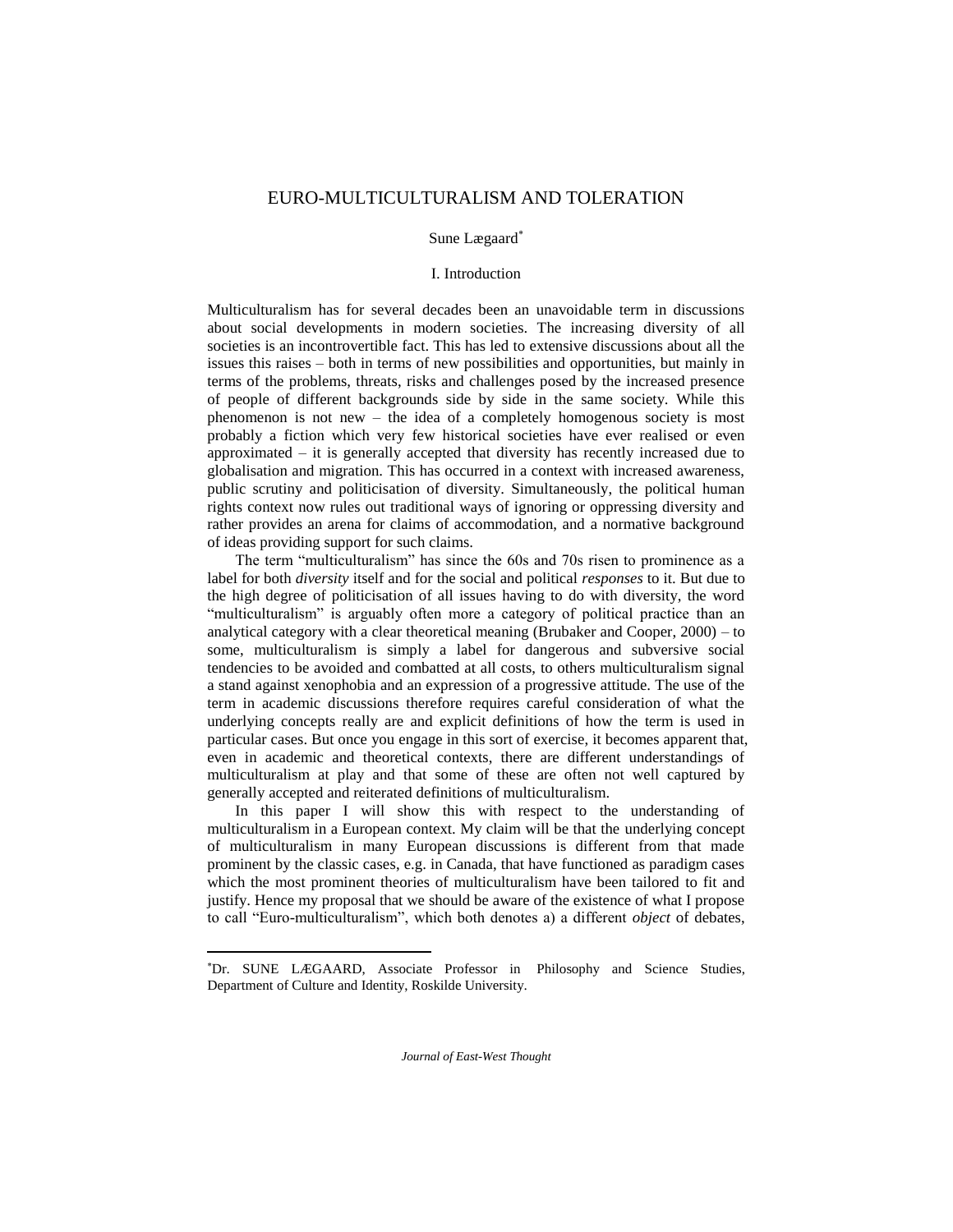i.e. the kind of diversity that multiculturalism is about, b) a different definition of what *counts* as multiculturalism policy responses to this diversity, and c) a different *normative background* explaining what is at stake in European multiculturalism controversies. Briefly, my suggestion is that Euro-multiculturalism is a) about mainly *immigrant religious minorities* rather than indigenous or national minorities defined in mainly cultural or linguistic terms; b) does not for the most part consist in special group-differentiated rights or forms of recognition going beyond established liberal rights, but rather is concerned with the *interpretation and application of standard liberal rights and rules* to cases involving this new diversity; and c) should be understood as premised on an underlying discussion about the *meaning* of liberalism rather than as a debate about normative commitments fundamentally different from liberalism. $1$ 

I will illustrate these points and provide some arguments for them. But most of this paper will consider some possible *objections* to my proposed understanding of Euro-multiculturalism, namely a) that it over-inclusive in the sense that it includes religion as a central category and thereby neglects important differences between religion and culture, and b) that it is under-inclusive in the sense that it collapses multiculturalism into standard liberal political theory and fails to explain what is distinctive about multiculturalism. Roughly my answer to these objections will be that they are premised on a specific understanding of multiculturalism that both misunderstands the internal logic of many classical forms of multiculturalism and fails to capture what goes under the name of multiculturalism in a European context.

Multiculturalism is about diversity and is highly politicised in the sense that the diversity in question generates much controversy and opposition. This combination makes salient the other concept in the title of the paper, namely *toleration*. There are many discussions of toleration and multiculturalism at the general conceptual level, where it is often argued that multiculturalism as a response to diversity is necessarily something else and more than "mere" toleration, since toleration is premised on a negative attitude to and only permits the presence of difference, whereas multiculturalism welcomes, recognises and accommodates diversity (Lægaard, 2013a). For present purposes I will not go much into this general debate at the conceptual level. I will rather lay out my idea of Euro-multiculturalism and rely on my characterisation of it to make evident that multiculturalism in this sense can involve issues of toleration. Furthermore I will use the concept of toleration as a prism though which to view understandings of multiculturalism. The idea is that the concept of toleration picks out a number of important aspects of how one can relate to diversity and provides a framework for distinguishing between different attitudes to diversity. Viewing Euro-multiculturalism through the prism of toleration therefore provides a way of identifying and explicating the peculiar ways in which Euromulticulturalism is a different way of relating to diversity.

*Journal of East-West Thought*

l

<sup>&</sup>lt;sup>1</sup>I originally introduced the idea of Euro-Multiculturalism in Lægaard (2012) as a label for a specific family of normative political views, which I assumed included a specific idea about the significance of context.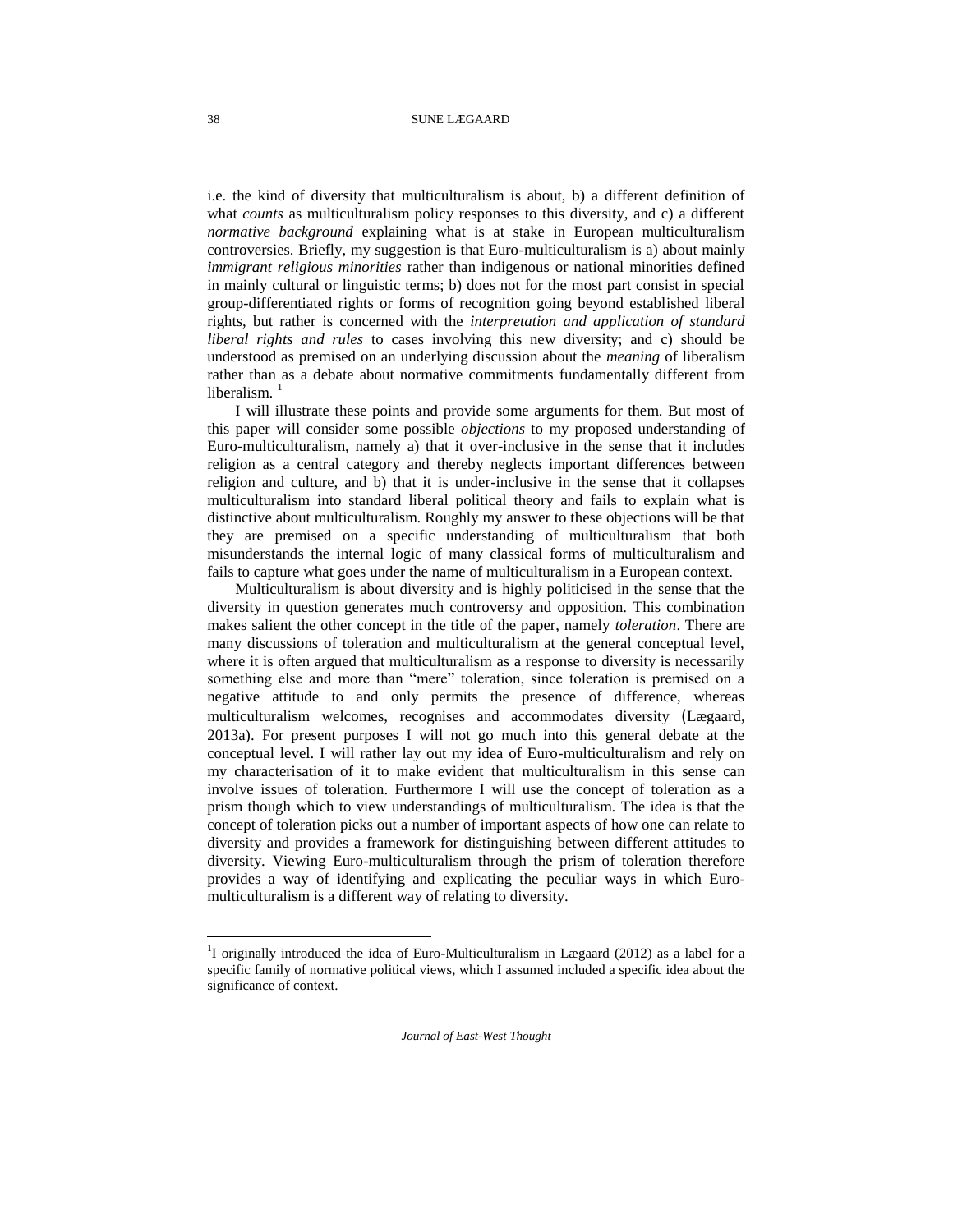The paper proceeds as follows: First I lay out the concept of toleration and explains how I will use this as a framework for assessing the specificity of Euromulticulturalism. Then I turn to the two respects in which Euro-multiculturalism differs from other understandings of multiculturalism, namely the kind of diversity it is concerned with and the types of responses to diversity that count as multicultural. Then I discuss the two noted objections to Euro-multiculturalism that target precisely these two aspects. In the conclusion I return to the link between toleration and multiculturalism and discuss how Euro-multiculturalism involves toleration.

#### II. Toleration and Multiculturalism

Toleration is routinely defined as a specific relationship between agents and patients of toleration where the following conditions hold: 1) there is some *difference* between the agent and the patient, e.g. in terms of religious belief, cultural practices or visible traits, 2) the agent has some sort of *objection* to the respects in which the patient differs from the agent, which disposes the agent to interfere with the patient in order to prohibit, suppress, exclude or eradicate what is found objectionable, 3) the agent has the *power* to interfere in this way, 4) the agent also has other reasons for nevertheless *accepting* the patient, and 5) the agent therefore does *not* interfere (McKinnon, 2006; Forst, 2012; Cohen, 2014).

This general concept can be cashed out in many different ways. The agent can be an individual, a group or an institution, as long as it is capable of action and of fulfilling the objection and acceptance conditions in a relevant way (Lægaard, 2013b). ). The objection components can be understood in different ways – as affective dislike or as more reasoned disapproval (Horton, 1996), which can in turn either be based on particular conceptions of the good (ethical disapproval) or on moral grounds supposedly valid for everybody (moral disapproval) (Forst, 2012).

The link between toleration and multiculturalism initially has to do with the *difference condition* of toleration. Toleration requires the existence of some form of difference, and this is exactly what multiculturalism is about. But as soon as this has been stated, it is necessary to specify the understanding of multiculturalism – for what are the differences that multiculturalism is concerned with? Exactly which forms of diversity are we talking about, when we talk about multiculturalism? This is an important question in its own right, because it requires us to reflect on the understanding of multiculturalism and on what our use of the term refers to in particular cases. It might be thought that the answer is straightforward; since 'culture' is part of the word multiculturalism, it seems obvious that multiculturalism is about cultural differences. This is indeed (part of) many common definitions of multiculturalism. I will nevertheless argue that the answer to this question is not as straightforward as one might think, and that the answer is importantly different in contemporary European cases as compared with, say, the classic Canadian cases. The perspective provided by the concept of toleration is a good way of bringing this out, since toleration is not just about difference but about differences that are *objected* to. If the types of differences involved in multiculturalism are not the same in Euro-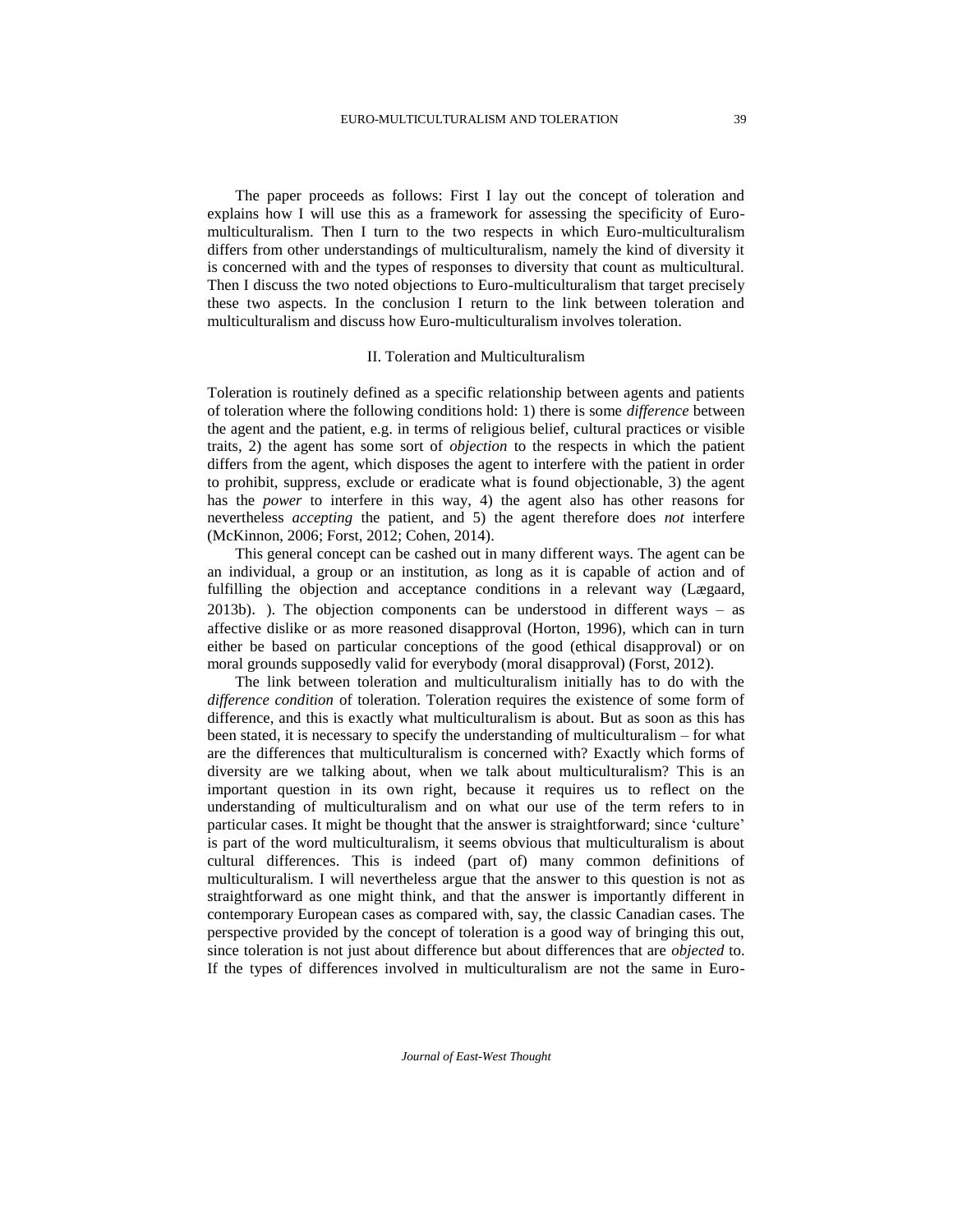multiculturalism as in other cases, the kind of toleration might also be different, since the kind of objection is likely to depend on the type of difference that the objection takes as its object.

So in the following I will focus on the understanding of multiculturalism in the European context and first ask what kind of difference and diversity Euromulticulturalism is concerned with. But multiculturalism is of course not just a descriptive claim about the *fact* that societies are diverse; it is also a normative claim about how societies *should* respond to this diversity. Toleration is one possible response to diversity, but multiculturalism has often been understood as something "beyond" mere toleration (Lægaard, 2013a). So there might be a divergence between toleration and multiculturalism in terms of the types of action required in relation to difference. In this paper I will only touch on a particular corner of this debate, concerning what kinds of policy responses to diversity count as multicultural. I will again note a common understanding, namely that multiculturalism is about policies that go "beyond" toleration and ordinary liberal rights, and again I will argue that this answer is not entirely true – and that in the European context it is even further from the truth than it might be in other cases.

### III. The Object of Euro-multiculturalism

A standard distinction in discussions about multiculturalism is between multiculturalism as a descriptive and a normative claim. The descriptive claim is that a given society is diverse in some sense, usually that there are groups with different cultural, ethnic and religious backgrounds. The normative claim is that this diversity should be accommodated, recognised and supported in various ways. As Koopmans (2013, 149) notes, most discussions of multiculturalism, at least in political philosophy, proceed quickly to discuss the normative sense of multiculturalism. But as Koopmans points out, the descriptive sense is quite important and should not be neglected, since the type of diversity in question is important for understanding the emergence and development of multiculturalism policies and the associated controversies. Koopmans makes this as an empirical and explanatory claim. In this paper I will argue that it also holds as a conceptual point. This is the case because multiculturalism, even in the normative sense, is about how we should respond to diversity – and the *type* of diversity therefore obviously makes an important difference for what the *appropriate* normative response is.

So what kind of diversity is multiculturalism about? The word of course suggests that multiculturalism is about culturally distinct groups. That is true to some extent, but even when it is true, it does not say much. Everything turns on the kinds of cultural differences that are taken to be relevant for multiculturalism. Roughly, it is fair to say that the classic multicultural cases in North America "culture" denotes features distinguishing groups in terms of 1) distinct *language*, and 2) specific *territory* (Meer and Modood, 2012, 179). These groups then fall in two main categories (cf. the classic typology in Kymlicka, 1995), namely a) indigenous peoples such as Inuit and American Indians, and b) national minorities like the Quebecois.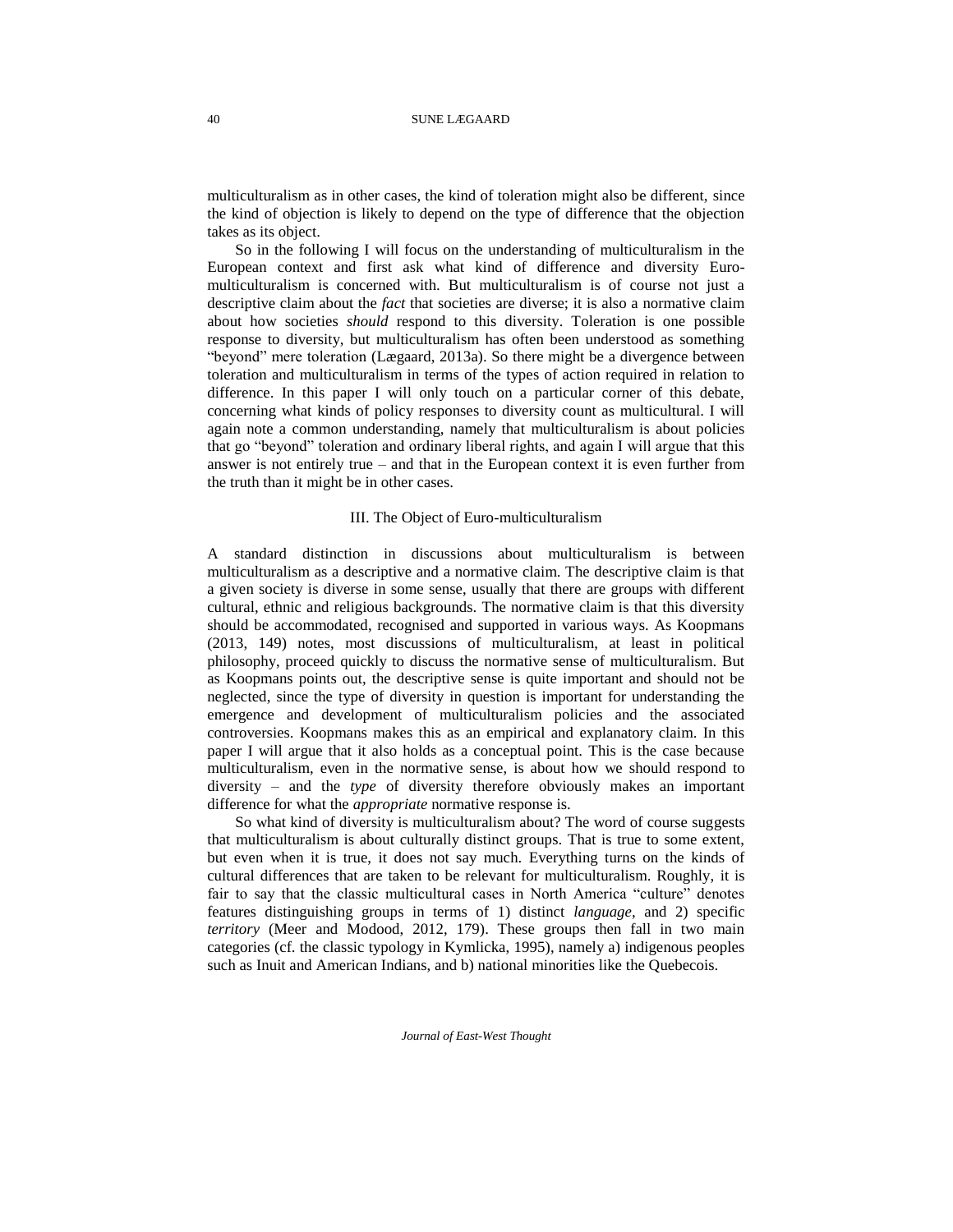Against this standard understanding of the kind of diversity relevant to multiculturalism, Euro-multiculturalism is clearly different. Regarding the second criterion, namely the territorial nature of the groups in question, this is different in Europe. The groups in question are in general not territorially concentrated groups for the simple reason that they are due to immigration and are not indigenous. Of course, there are some indigenous peoples in Europe, such as the Sami in Northern Scandinavia, and many national minorities, such as the Catalans and Scots. But the latter are simply not discussed under the heading of multiculturalism; these cases are rather categorised and debated under the heading of nationalism and the questions at stake do not mainly concern cultural accommodations but self-determination and secession. Perhaps apart from the case of the Sami, and that of the Roma, which is arguably sui generis, all European debates about multiculturalism concern immigrant groups which have arrived after the Second World War, first due to recruitment of labour migrants, and after the oil crisis of the early seventies as refugees and through family reunifications. Most of these immigrants and their descendants are concentrated in urban areas, but the nature of the associated political problems and claims is not territorial.

Regarding the first criterion, that of language, most immigrants are of course linguistically distinct from the majority population of the European societies in which they live. And language is sometimes used as a practical criterion to delimit the groups in question. In Denmark the official label for immigrant groups discussed under the heading of multiculturalism in relation to the educational system is for instance "bi-lingual" – but this is arguably most often merely a proxy for underlying group differentiations in terms of ethnicity or religion, which are ruled out (e.g. due to non-discrimination rules prohibiting differential treatment based on ethnicity) or provide seemingly more relevant justifications for certain policies, e.g. requirements of compulsory dispersal of children with immigrant background across different school districts to avoid too large concentrations. Some of the multiculturalist policies under discussion in Europe, such as public support for mother tongue instruction in public schools, also concern language, but these are relatively marginal cases.

The predominant focus of Euro-multiculturalism is not on questions of language, but on culture in another sense, namely as traditions, e.g. forms of dress, supposed underlying values, e.g. views about gender roles and family, and practices, e.g. of Halal butchering. And these issues are increasingly framed as a matter of *religion*, either directly as religiously justified claims, or indirectly as associated with groups that are identified in religious terms, mainly as Muslims. In fact, in many European countries, multiculturalism is primarily a label for debates about integration of Muslims (Triandafyllidou, Modood and Zapata-Barrero, 2006, 1; Meer and Modood, 2012, 179; Triandafyllidou, Modood and Meer, 2012, 5-8, 12). So the kind of diversity that Euro-multiculturalism is about is mainly religiously defined.

This is merely an empirical observation of what the debates and issues that are labelled multicultural in Europe are about. As such one might be sceptical about my claim that Euro-multiculturalism is about religion. This might be thought to be a case of turning a rhetorical framing at the level of categories of practice into a theoretical claim, which fails to appreciate political actors' interests in describing issues in these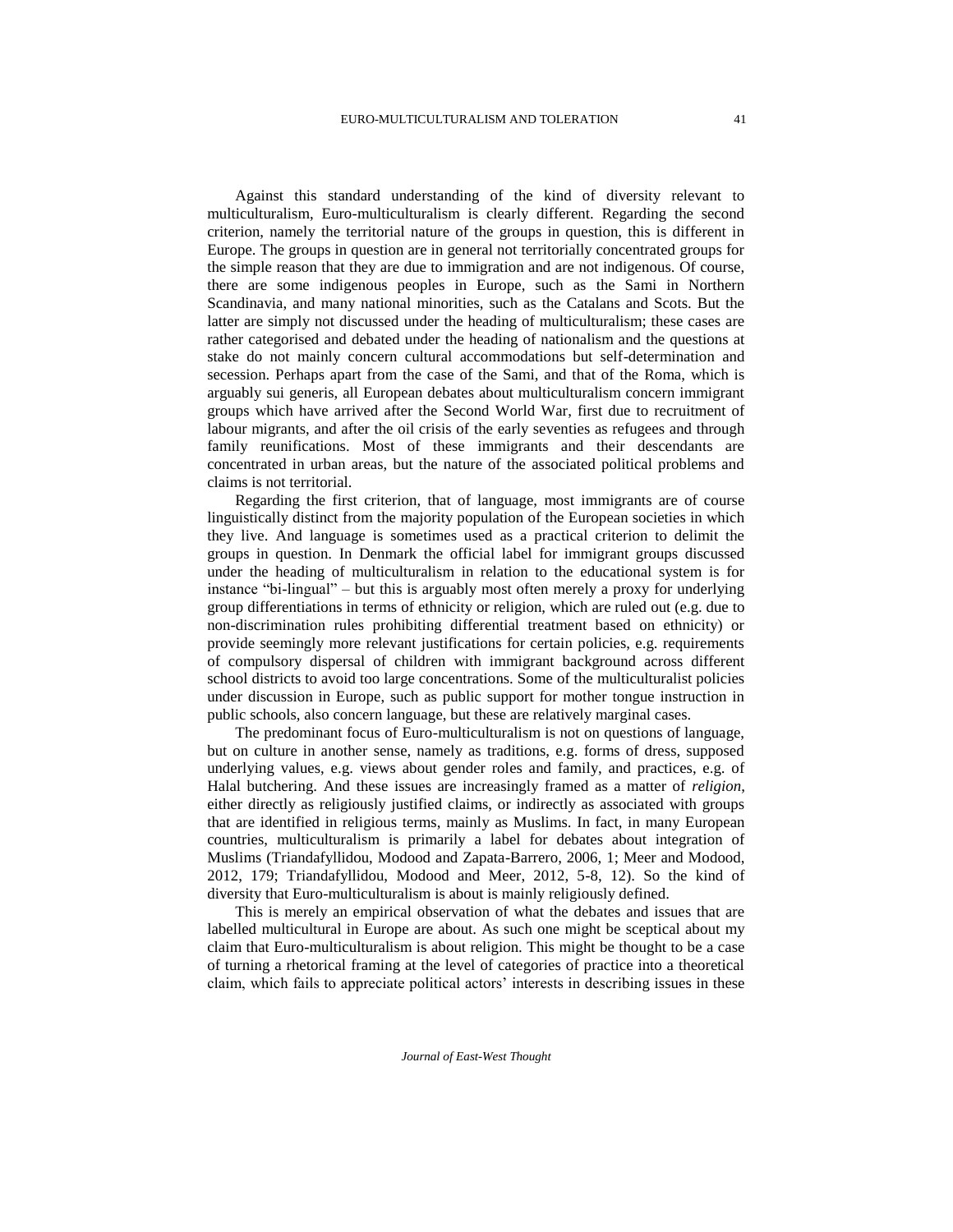terms (Werbner, 2012, 202). But according to Koopmans, the mainly religious object of Euro-multiculturalism can be empirically confirmed. He cites data to show that most immigrant claims were made by non-Christian religious groups, the majority of which by Muslims, who can furthermore be shown to be by far the most likely group to make claims for multicultural rights (Koopmans, 2013, 151). And as already noted, many scholars of multiculturalism in Europe affirm the same general view that Euromulticulturalism is mainly about religious diversity due to immigration, and in practice especially Muslims. But while this is a contingent empirical development, not in itself a conceptual necessity, it nevertheless becomes relevant to the concept of Euro-multiculturalism if we accept that the kind of diversity at stake is relevant to the normative responses to diversity, to which I now turn.

# IV. What Counts as Multiculturalism?

Given that multiculturalism is a response to a certain kind of diversity, what does this response consist in and is Euro-multiculturalism in any way distinctive in this respect? One common understanding of multiculturalism is that a) it consists in adopting *group-differentiated policies*, e.g. in the form of group rights or recognition of collectives, and that b) multiculturalism therefore is *different from* or *moves beyond standard liberal principles*, which are assumed only to be concerned with individuals as equal citizens.

This standard understanding of multiculturalism (made prominent by Kymlicka, 1995) has also been invoked in a European context. Here, multiculturalism has for instance been said to denote a "communitarian form of organization of immigrant populations around a common nationality or religion (or both) and the accompanying demand for their specific voices in the public sphere" (Kastoryano, 2009, 5). It is probably true that this is indeed a widespread popular understanding of the word multiculturalism in Europe. And it is certainly this understanding that is often invoked as a justification for hostility to multiculturalism, be it from French republicans opposed to any form of communitarianism (as discussed in Laborde, 2008), or from liberals concerned with how group-differentiated policies might undermine liberal equality (e.g. Barry, 2001). Such debates proceed on the assumption that multiculturalism is a fundamental challenge to or departure from the established liberal (or republican) conception of equal citizenship (Triandafyllidou, Modood and Zapata-Barrero, 2006, 4-5).

Most avowed multiculturalists of course deny that multiculturalism is incompatible with equal citizenship – they rather argue that some form of groupdifferentiated rights or similar special measures going beyond the standard uniform set of individual rights and duties is necessary to actually treat all citizens equally, e.g. because members of minorities face special burdens due to the inevitable nonneutrality of even liberal states (Kymlicka, 1995; Modood, 2007). But even proponents of this normative compatibility between multiculturalism and liberalism still assume that what characterises multiculturalism as a *policy response* to diversity is that multiculturalism policies somehow "go beyond the protection of the basic civil and political rights guaranteed to all individuals in a liberal democratic state", such as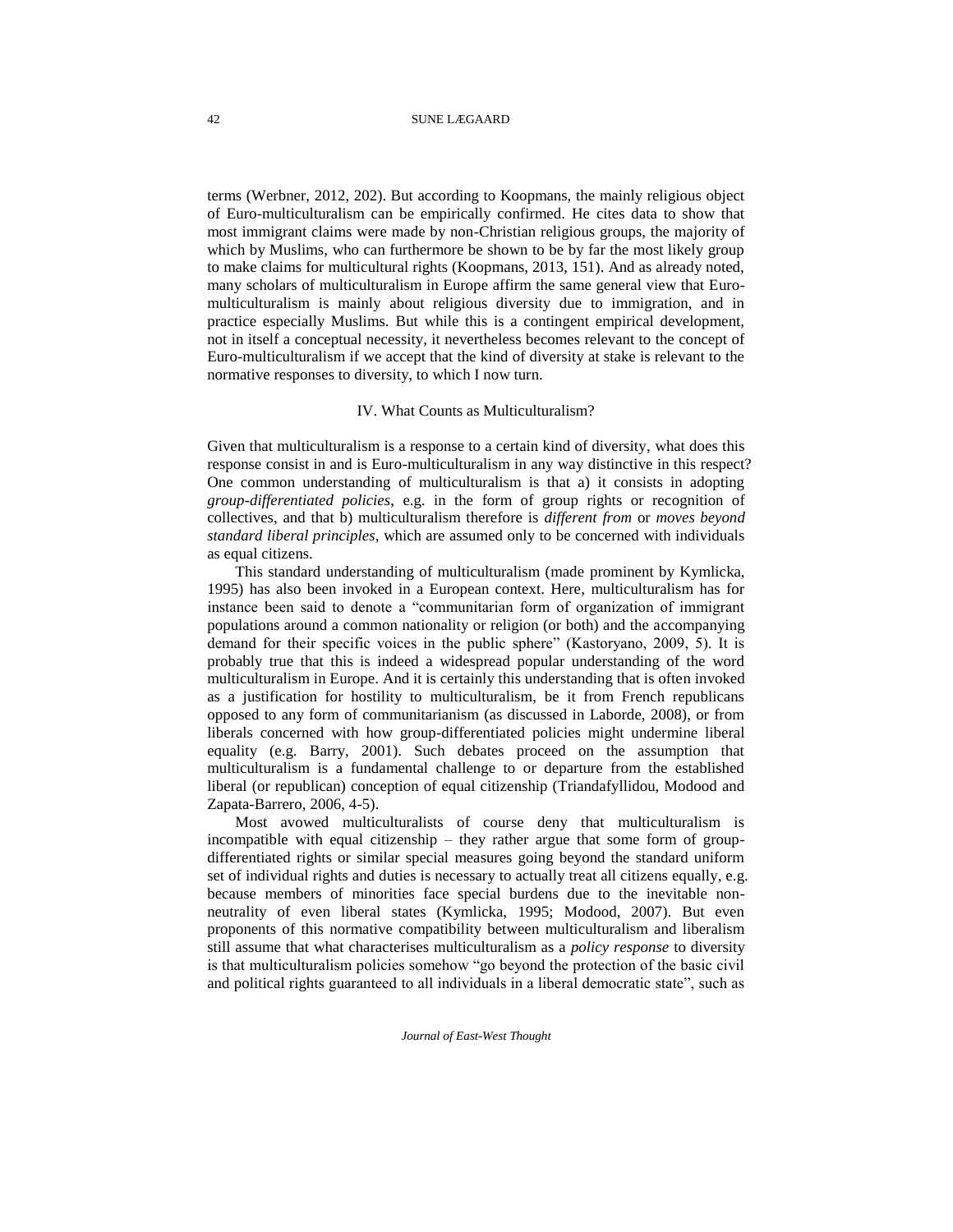equal basic rights and non-discrimination measures (Banting and Kymlicka, 2013, 582; Koopmans, 2013, 151).

If one is interested in sketching the contours of Euro-multiculturalism, there are two problems with this standard understanding of what multiculturalism consists in. On the one hand, it is clear that there are very few (and, in a range of European countries, not any) European policies concerning immigrant religious minorities that really live up to this definition of multiculturalism. On the other hand it is simply not clear that multiculturalism necessarily is about group-differentiated policies that somehow go beyond standard liberal rights and principles. To illustrate these two points, consider Banting and Kymlicka's multiculturalism policy index, which is a prominent measure for the extent to which states have instituted multiculturalism at the policy level (Banting and Kymlicka, 2013). Even in the part of the MCP index concerned with immigrant minorities, most European states score significantly lower than the standard examples of multicultural states, Canada and Australia. This might most naturally be read as an indication that multiculturalism policies simply do not have any real foothold in Europe (apart from outliers such as Sweden or the UK).

But when one looks at the indicators that go into the construction of the MCP index, it becomes clear that the index includes a number of policies as indicators of multiculturalism that are not strictly speaking group-differentiated. Of the eight indicators for immigrant multiculturalism policies in the MCP index, the following three are not strictly speaking group-differentiated: (i) constitutional, legislative or parliamentary affirmation of multiculturalism, at the central and/or regional and municipal levels; (ii) the adoption of multiculturalism in school curriculum; (v) allowing of dual citizenship. Indicator (iv), "exemptions from dress codes, either by statute or by court cases", might be group-differentiated, but need not be, since such exemptions can be justified on the basis of standard liberal rights, e.g. to religious freedom. And indicator (vi), "the funding of ethnic group organizations to support cultural activities", might also be fulfilled due to a general rule of support for cultural associations or the like. So a country can score high on over half of the indicators for immigrant related MCPs without having adopted any group-differentiated policies in the sense usually assumed to characterise multiculturalism. Not only are most of the indicators for immigrant multiculturalism policies not group-differentiated, there is also no reason to think of them as necessary going beyond liberalism – there is for instance nothing in liberalism proscribing dual citizenship or support for cultural associations, and liberal principles might even be (and have been) used as justifications for exactly these kinds of policies.

My suggestion is that this shows that multiculturalism is not necessarily about group-differentiated policies going beyond liberalism in any strict sense and that the absence of such policies in many European states therefore is not a reason to reject the idea of Euro-multiculturalism. Since there furthermore is an extensive and highly charged debate about multiculturalism in Europe, there is to the contrary a reason to retain the idea of multiculturalism as a label for these debates. One might of course reject such a labelling as premised on a misunderstanding of what multiculturalism is about, but this would be begging the question if it appeals to a definition of multiculturalism as adoption of group-differentiated policies going beyond liberalism,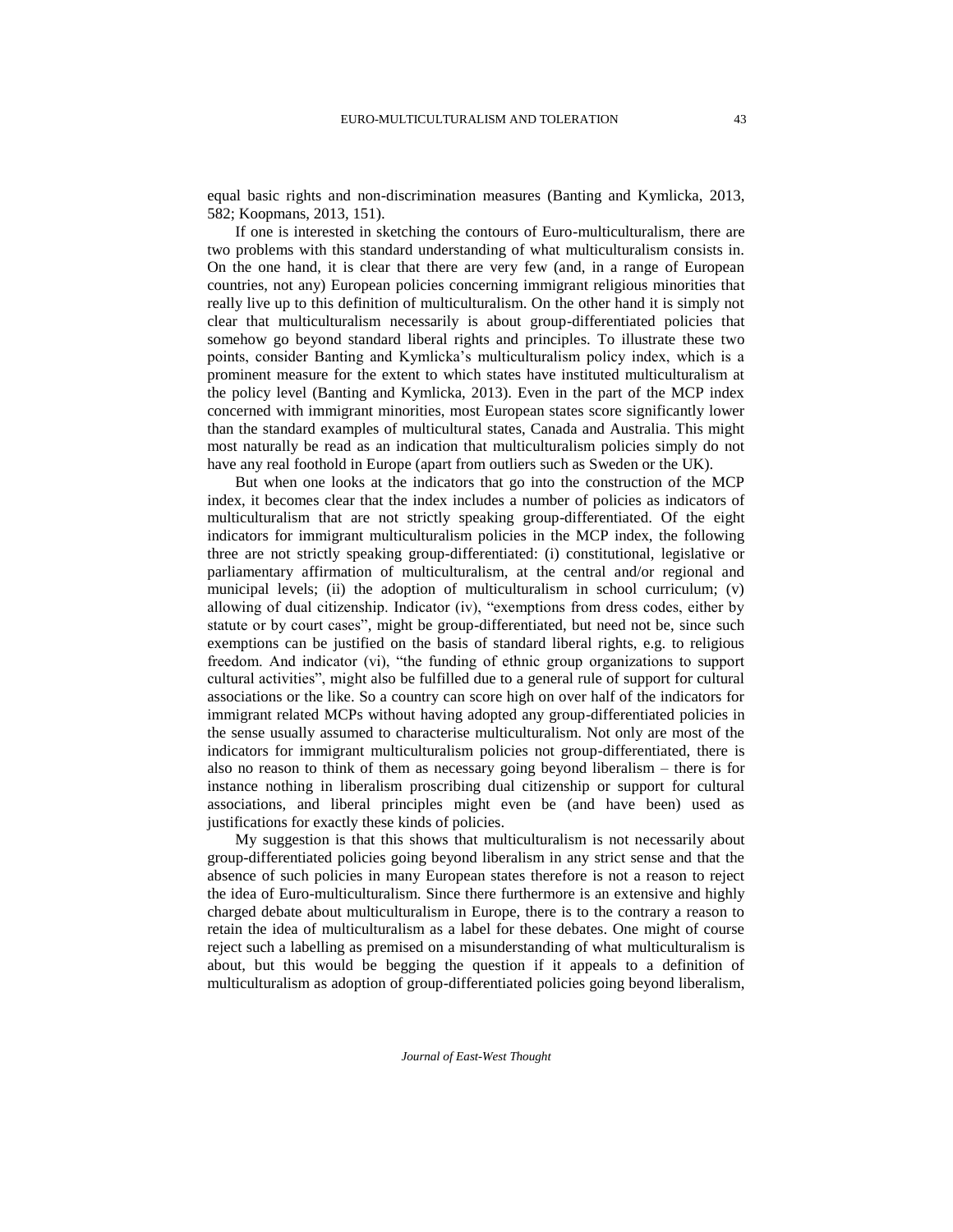since my point exactly is that this is an understanding of multiculturalism which neither fits the European case nor many of the indicators in the MCP index.

Until now I have simply argued negatively that the standard assumption about what counts as multiculturalism does not hold water, but this leaves open the exact answer to the positive question about what policy responses to religious diversity characterise Euro-multiculturalism. Here I will simply suggest, but not argue to any length, that much of what goes on under the label of multiculturalism in Europe is really a continuous contestation over the meaning and implications of fairly standard liberal rights and principles. Since the object of Euro-multiculturalism is religious diversity due to immigration, the most prominent rights and principles at stake are core liberal rights such as freedom of religion, association and expression, and principles of non-discrimination. These are what is mainly at stake in most of the standard multiculturalism controversies in Europe, such as headscarf affairs, controversies over mosque building, funding for faith schools, halal butchering, limits on hate speech etc. None of these kinds of cases centrally involve new forms of group-differentiated rights; they rather concern the implications of already accepted and long established general rights such as freedom of religion or principles of equal treatment for new religious minorities, or they concern possible limits on such liberal rights of others, not because of the introduction of new group rights for minorities, but because the presence of new minorities raise the question whether already accepted forms of limitations of rights should carry new implications under new circumstances of religious diversity. So my suggestion is that Euro-multiculturalism, instead of being a debate about measures in some (less than clear) sense going "beyond" liberalism, is a debate about the meaning and interpretation of liberalism itself – it is not a *departure from* or *addition to* liberalism, but a rearrangement and rebalancing of concerns *within* liberalism.

Of course, not any way of striking the balance between the different concerns within liberalism can plausibly be characterised as a multicultural one; an extremely restrictive interpretation of freedom of religion that disproportionally burdens new religious minorities will for instance more naturally be seen as an anti-multiculturalist response to diversity. So my claim should be specified a bit more. First, we should distinguish between Euro-multiculturalism as a label for *controversies* and as a label for *policy responses*.

In the former sense, my suggestion is that it makes good sense to characterise controversies over, e.g., mosque building and halal butchering as multiculturalism controversies, because they are concerned with the political response to diversity. But this does not mean that the controversy is over whether new minority groups should be accorded special group-differentiated rights or forms of recognition not extended to other groups. My claim is rather that the European multiculturalism controversies are over the interpretation of liberal rights and principles. This is an important point, because a common objection to accommodation of minorities is exactly that it should be resisted because it would amount to introduction of problematic forms of groupdifferentiated rights that are a departure from liberal equality. My characterisation of Euro-multiculturalism allows us to say that these controversies are genuinely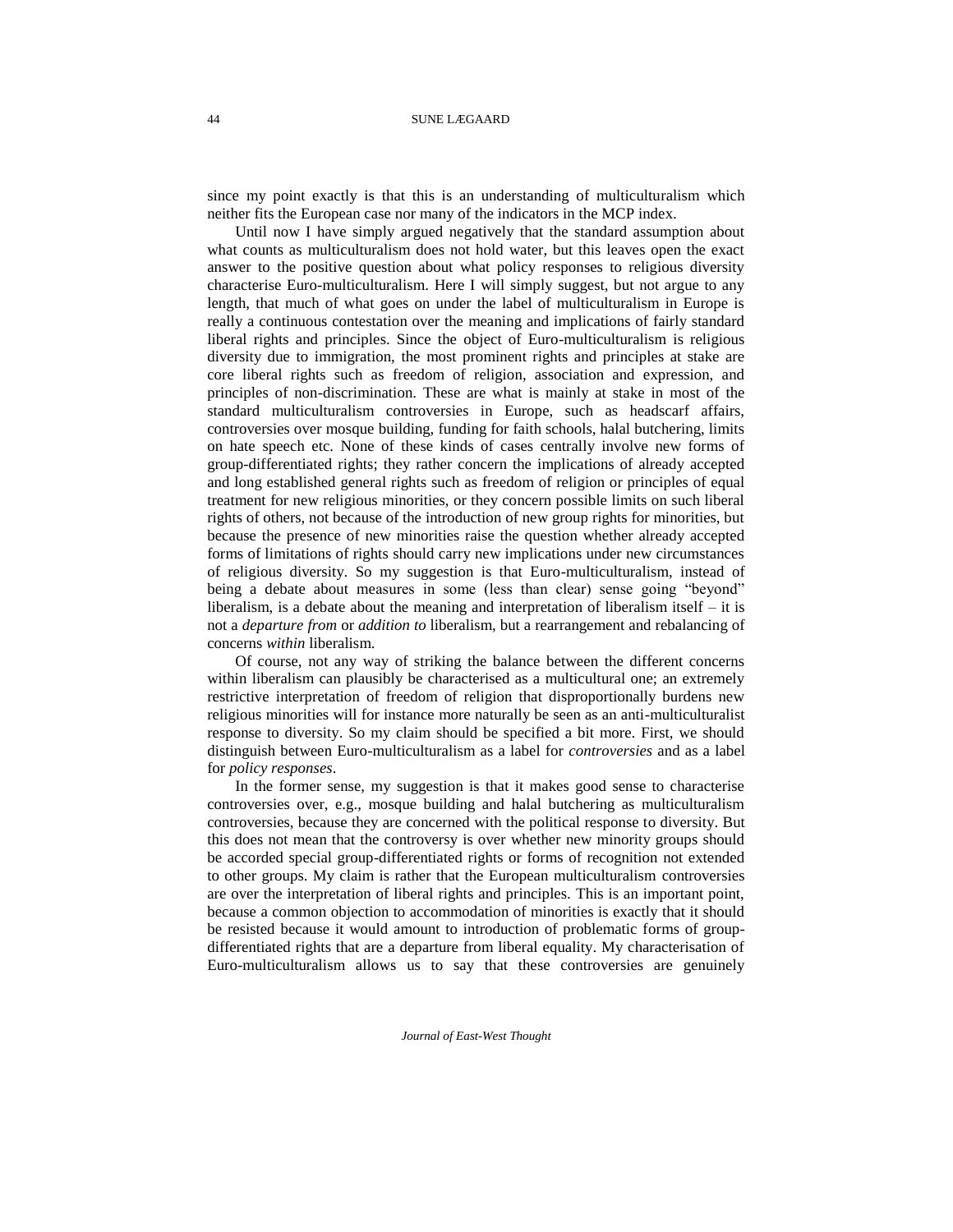multicultural but that this does not mean that what is at stake is group-differentiated rights.

In the latter sense, as a label for policy responses, Euro-multiculturalism denotes the ways of reinterpreting and applying standard liberal rights and principles to cases involving new religious minorities due to immigration that in fact interpret these and balance the involved concerns in ways that *accommodate* the minorities in question. So when it is decided that freedom of religion for Muslims actually justifies exemptions from humane slaughter regulations or for adjusting uniform requirements in ways permitting the wearing of headscarves, then this counts as a multicultural policy response even though there is no group-differentiated right involved, but only standard liberal rights of freedom of religion. My claim is that this way of understanding Euro-multiculturalism as a policy response actually conforms to Kymlicka's more general understanding of multiculturalism as ways of accommodating diversity (Banting and Kymlicka, 2013, 582) and that it better captures some of the indicators in the MCP index, e.g. many exemptions, which are ways of accommodating minorities that do not involve group-differentiated rights.

# V. Objections

Until now I have sketched an idea of Euro-multiculturalism focused on religion rather than culture and not characterised as consisting in group-differentiated policies going beyond standard liberalism. But an obvious objection to this idea is that it simply collapses multiculturalism into standard liberal theory about religious diversity. In other words: is it multiculturalism at all if it is not concerned with culture or ethnicity, but only with religion, and if the response to religious diversity basically consists in interpreting standard liberal rights and principles in a way that to some extent accommodates religious minorities?

A first answer to this double objection is empirical, namely that these just happen to be the issues and policy responses that are debated under the heading of multiculturalism in Europe these days. One could of course say that this is then just a mistaken use of the word multiculturalism. But this first of all presupposes what is in question, namely what the "right" meaning of multiculturalism is. The question exactly is whether we should accept that multiculturalism means something partly different in a European context, and an affirmative answer to this question cannot simply be rejected by assuming a negative answer. Secondly, one point of political theory is to capture and engage with the actual political issues and debates that go on in our societies, so if these questions are debated under the heading of multiculturalism in Europe, this is at least one reason to accept this characterisation.

But these answers to the objection only go so far. While popular terminology should be considered, it should never be decisive. What we are interested in from political theory is exactly a deeper theoretical understanding of the debates and issues at stake, so if it turns out that there is no underlying theoretical rationale to be found, we should not stick with the multiculturalism characterisation. I have already given some reasons for considering the idea of Euro-multiculturalism as legitimate. Now I will directly address the two parts of the objection separately.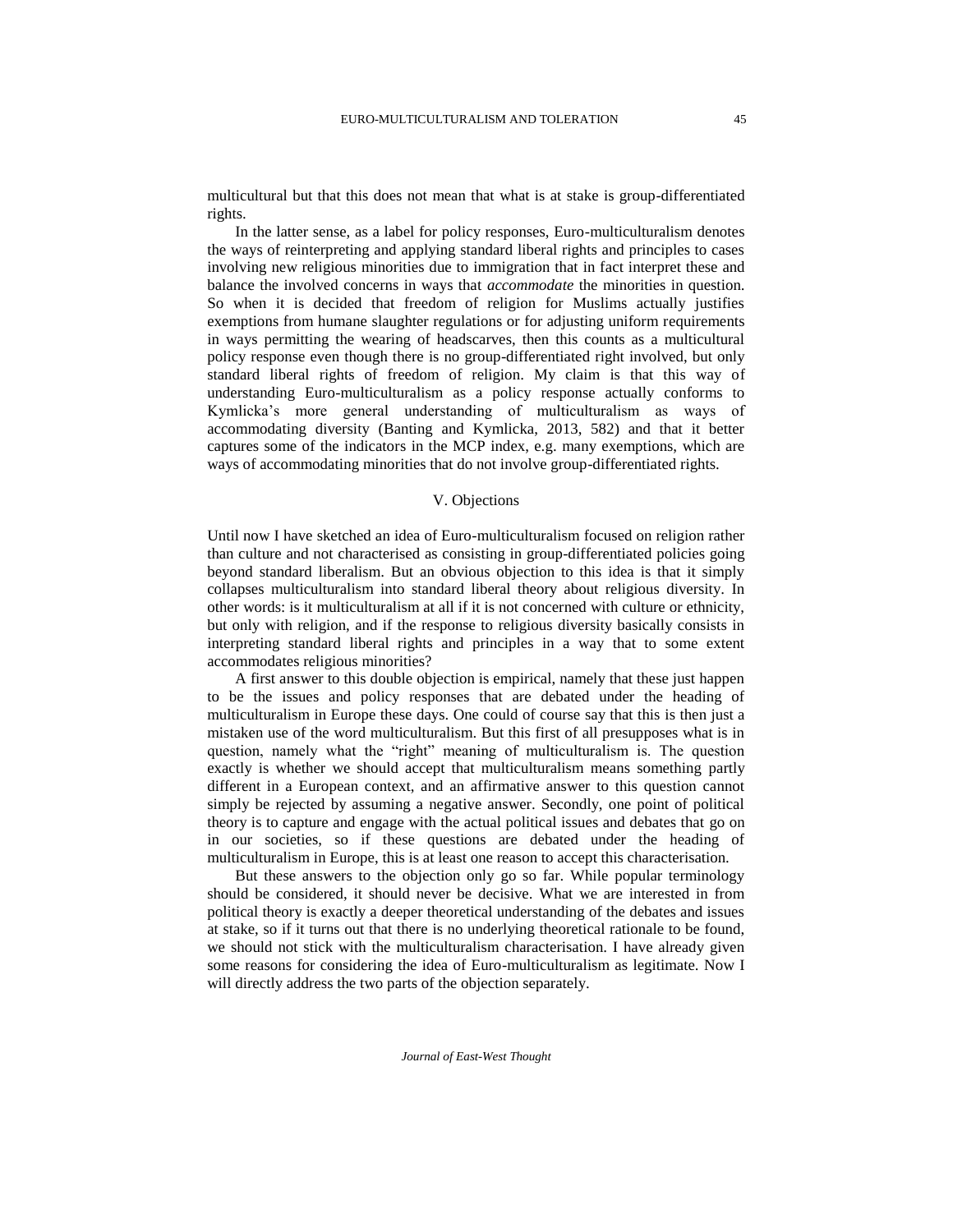The first part of the objection is that multiculturalism cannot just be a label for responses to religious diversity. This objection takes the 'culture' in the word multiculturalism literally and resists any reduction of religion to culture or *vice versa*. There are two parts to this objection, namely a) that culture and religion are *different* kinds of social phenomena, and b) that multiculturalism is concerned with the *specific* problems raised by features of cultural phenomena. The upshot of such objections is that, since religion and culture are different, multiculturalism should only be understood as concerned with the latter, whereas the former rather should be dealt with by the "constitutional domain of religious pluralism" (Werbner, 2012, 204) or "secularism" (Wieviorka, 2012, 228). The question, of course, is why we should accept the assumed premises of this criticism, namely a) and b) above?

Regarding the distinction between culture and religion, some theorists simply appeal to standard definitions to establish the difference. Religion can for instance be said to necessarily involve appeals to *transcendental* beings, whereas culture is in some sense *immanent* (Werbner, 2012, 203). The difference can also be spelled further out, e.g. as consisting in the alleged fact that religion is characterised by people having certain *epistemic stances* (belief with a specific propositional content necessarily implying the possibility of doubt and scepticism) whereas culture rather is a conventional *material practice* (Werbner, 2012, 203-4), or religion might be held to be more categorical and *non-negotiable* for believers than culture, which is more *malleable* for its members (Werbner, 2012, 204).

Despite the easily recognisable form of these ways of distinguishing religion and culture, they are all problematic. The definition of religion in terms of belief in a transcendent being is for instance problematic outside the classical monotheistic religions, and the very conceptual distinction between transcendence and immanence might be held to be derived from these religions or at least to have a very different meaning within other world religions. So even at the abstract level, the invoked definitions do not seem to hold generally. Regarding the construction of the distinction on the basis of epistemic states of belief, this is also problematic as a general characterisation of religion since it fits some religions much better than others – it is arguably a version of the so-called protestantisation of religion. Finally, it simply seems empirically doubtful that religion is essentially unchanging and nonnegotiable; this is at best a matter of degree, and there are innumerable examples of religion actually having changed rapidly and fundamentally – as only culture is supposed to do – and perhaps also of cultural traits persisting despite changes in the societal circumstances. So the first assumption underlying the objection, namely that culture and religion are fundamentally different, is in itself questionable.

But setting these problems aside, the real problem with the objection concerns the second assumption, namely that multiculturalism is concerned with the *specific* problems raised by features of cultural phenomena. Given that the distinction between religion and culture is not at all clear, the meaning of this second assumption already becomes unclear, for what are the specific features of culture that differentiates culture from religion? But rather than persisting in trying to find an answer to this question, we should step back and question the underlying assumption, namely that multiculturalism is concerned with culture *as such*. There is first of all no other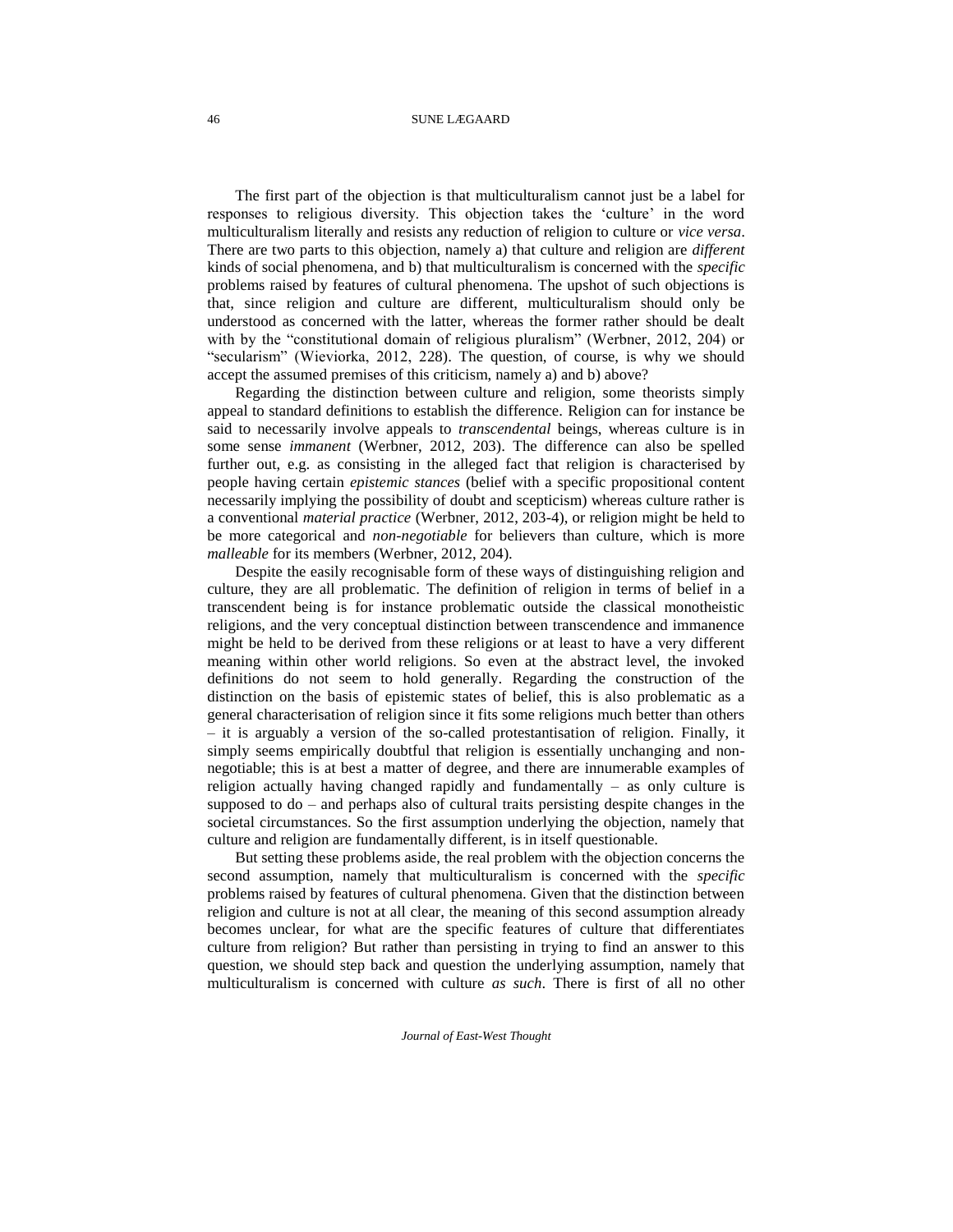justification for this than the fact that "culture" is part of the *word* "multiculturalism". But even then, it simply does not follow that multiculturalism's concern with culture should be explicated in terms of the essential features of culture (whatever they are, if there indeed are any). If we look at what multiculturalists have in fact been concerned with, it has been the political and societal responses to the presence of cultural diversity and the consequences of established social norms and laws for cultural minorities. Multiculturalists are not ethnographers or anthropologists interested in achieving an understanding of culture *as such*; multiculturalism is rather concerned with the *reactions* to kinds of diversity that we just have happened to call cultural. So rather than focus on the word "culture", and assume that there must be one continuous social phenomenon at play underneath and throughout all the cases described by the word, which can be characterised by some essential features that might round a distinction between culture and religion, we should bracket these questions and look at multiculturalism from what might be called a *functional* perspective. Multiculturalism should not be understood as starting from an understanding of what culture is; multiculturalism should rather be understood in terms of a set of societal issues and controversies and as a set of policy responses to these.

A good example of this is offered by the way in which multiculturalism make groups central. Rather than starting from a definition of culture and then picking out the groups relevant to multiculturalism on the basis of this definition, what multiculturalists such as Will Kymlicka (1995), Tariq Modood (2007) and Anna Elisabetta Galeotti (2002) do is to take what I call a functional perspective. This starts out, not by stipulating a definition of culture, but by pointing out that multiculturalism is concerned with minority groups. What makes a group a minority is not in itself anything intrinsic about the group, but how the surrounding society responds to the members of this group. What matters here are just as much perceptions and representations as the actual cultural traits members of a group might share. And these perceptions and representations are relevant because they have consequences for how members of the group are treated, for which barriers and burdens they face. The reason for focusing on minorities in this functional sense is basically normative, namely that multiculturalism is fundamentally a matter of equal opportunities (Kymlicka), equal citizenship (Modood) or equal respect (Galeotti). So multiculturalism starts out with a normatively grounded concern with minority groups, and the relevant groups are delineated on this basis, not on the basis of some independent definition of culture. This is true even in Kymlicka's case, since he justifies the focus on so-called "societal cultures" in his theory on the basis that these provide the necessary "contexts of choice" for their members and are therefore crucial to equal opportunities. While outside perceptions and representations are crucial here, they of course indirectly affect how members of the groups in question can understand themselves relative to the rest of society. So "identity" becomes central to multiculturalism, both in the sense of externally ascribed identity and internally affirmed identity. But again the reason for this is not that identity matters in itself, but that it becomes relevant to the underlying normative aim of equality.

Once we see that this is the basis of much multiculturalism, and certainly of theories like those of Modood and Galeotti tailored to fit the European case, it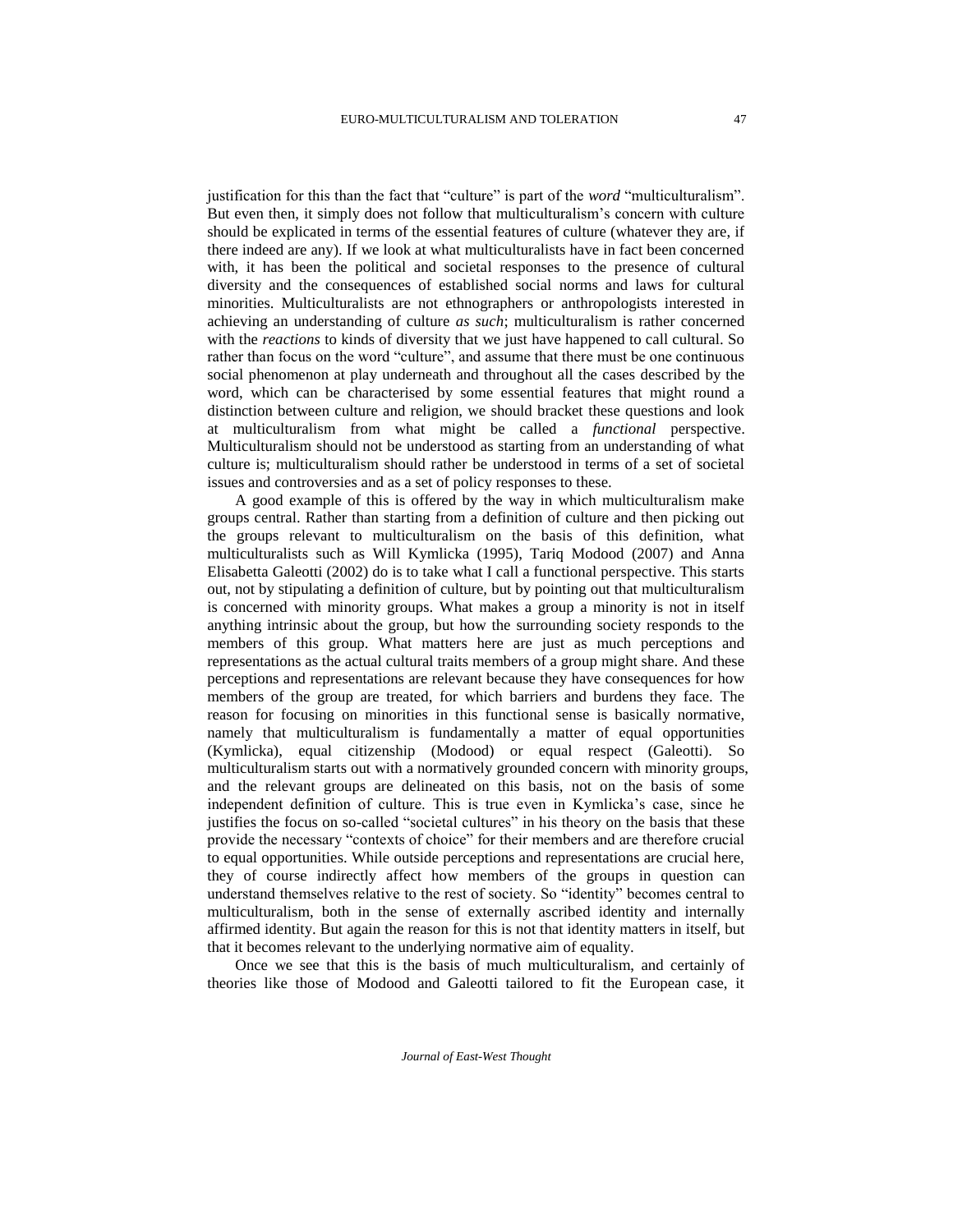becomes clear that religious differences can play the same role for delimitation of the relevant minority groups as cultural traits have done in other cases. Religious differences can have a similar functional role as cultural differences, and have the same consequences for outside perceptions and internal identities. And in that case there is no reason to exclude religious diversity from the area of concern to multiculturalism (Modood & Meer, 2012, 238, 240).

The extent to which religious minorities actually require accommodation in order for equality in some relevant sense to be achieved is of course an open question; the answer to this question depends both on the exact conception of equality one endorses, and on the empirical circumstances, including the ways perceptions and representations affect the opportunities and identities of religious minorities in a given society. Some claims for accommodation on the part of religiously defined groups might be spurious or opportunistic, and others may be genuine but outweighed by more weighty normative considerations, e.g. the concern to separate politics and religion. But religious groups cannot be ruled out in advance as potential minorities in the sense relevant to multiculturalism, and their claims for accommodation have to be assessed on the basis of ideals of equality and the empirical facts just as those of other groups.

I now turn to the second objection, namely that my idea of Euro-multiculturalism collapses into standard liberal theory and fails to explain what is distinctive about multiculturalism. How is Euro-multiculturalism different from standard liberal theory of religious pluralism if it is not necessarily about implementing group-differentiated measures going beyond the rights and principles already established in standard liberal theories? The answer to the first objection given above provides the beginning of the answer to this second objection as well. As I have sketched it above, religion is a proper concern of multiculturalism because of multiculturalism's functional approach to diversity – it is not the intrinsic *type* of diversity that matters, but the relational *role* it plays.

Liberal theory is mainly concerned with articulating ideals of justice and equal citizenship and with defending rights and rules as necessary for such ideals to be fulfilled. Liberalism accordingly is a normative view about what justice requires. One way to understand at least many versions of multiculturalism is that they do not necessarily challenge the basic normative aims of liberalism, e.g. ideals of equal opportunities, equal citizenship and equal respect, but that they add some layers of empirical circumstances between the levels of fundamental aims and derived policies. The functional understanding of minorities sketched above is such a layer; it does not add any new normative aims or principles, but shows that already accepted (or so we assume) liberal aims require specific kinds of accommodation given certain empirical circumstances. These empirical circumstances consist partly of the contingent ways in which liberal principles have historically been implemented in a given society, partly of the perceptions and representations of new minorities noted above, which together might have the consequence that established rights and rules do not adequately treat members of minorities as equal citizens. In some classic cases it has been argued that the conjunction of liberal ideals and multicultural circumstances justify the adoption of group-differentiated policies that are not part of the standard repertoire of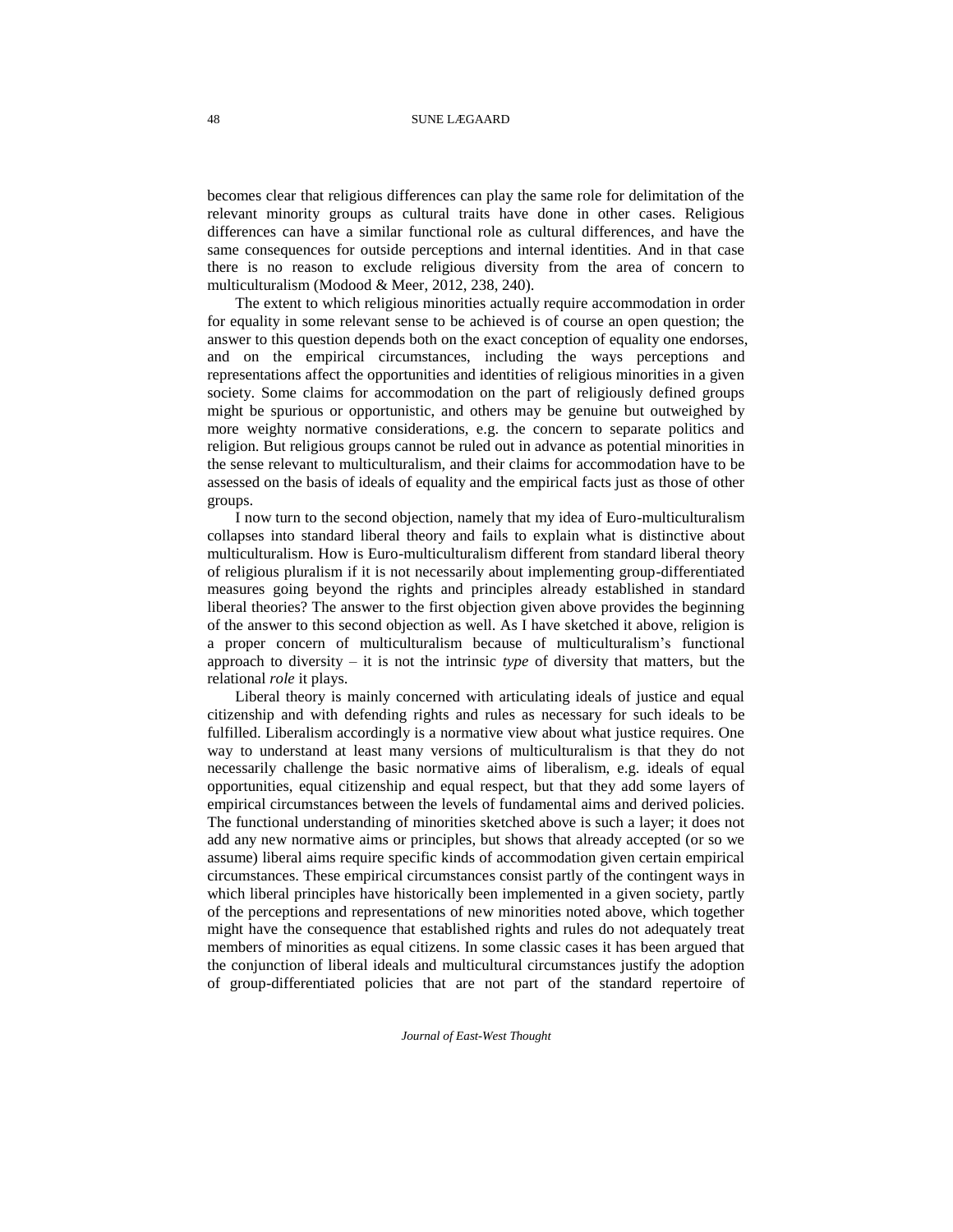liberalism. But these are still justified on the normative basis of liberal ideals of justice – what distinguishes multiculturalism is the addition of the empirical circumstances to the justification.

So classical multiculturalism is different from standard liberal theory, not necessarily or mainly in the normative core, but virtue of the attention to a particular type of empirical circumstances concerning minorities that affect how the normative aims can be achieved in a given context. My suggestion now simply is that the same is the case for Euro-multiculturalism. The only difference is that the policy measures that have been debated in relation to religious immigrant minorities in Europe are often not group-differentiated in the same way as those in the classical multiculturalism cases. The European debates about how to respond to diversity rather have proceeded within the set of standard liberal policy measures. This does not make Euro-multiculturalism collapse into standard liberal theory, for there are two differences: a) first of all, Euro-multiculturalism adds the extra empirical layer of circumstances to the normative aims of liberalism just in the same way as classical multiculturalism did, only this time the circumstances are European; b) the implications consist in adjustments and reinterpretations of how standard liberal rights such as freedom of religion and non-discrimination are understood. So Euromulticulturalism is not simply a re-run of standard liberal theory of religious diversity, since it both adds new empirical facts to the underlying justifications and have different normative implications than liberalism have traditionally been thought to have in the societies in question.

# VI. Conclusion

I have presented my idea of Euro-multiculturalism as a genuine form of multiculturalism which mere is focused on religious immigrant minorities rather than territorial cultural groups, and which concerns responses to this form of diversity that are not necessarily group-differentiated but rather consist in reinterpretations of standard liberal rights and principles as applied to new minority groups. In this concluding section I will consider a number of reasons why this understanding of Euro-multiculturalism is important and makes a difference for how we consider the controversies and issues at stake.

The first reason has to do with the *framing* of debates about multiculturalism, both in academic political philosophy and in ordinary political debates. The standard understanding of multiculturalism, which I have related my discussion to throughout the paper, is widely accepted in such debates, both by proponents and opponents of multiculturalism. This might seem like a good thing, for then people are at least agreeing on what they disagree about. One reason why my idea of Euromulticulturalism is important is that, if my claims about the European controversies are more or less correct, then it is at least sometimes a mischaracterisation of the debates to rely on the standard understanding of multiculturalism. The standard understanding presupposes that we are discussing the extension of groupdifferentiated policies going beyond ordinary liberal rights and principles to culturally defined groups. If the discussion of the European cases proceed on this assumption,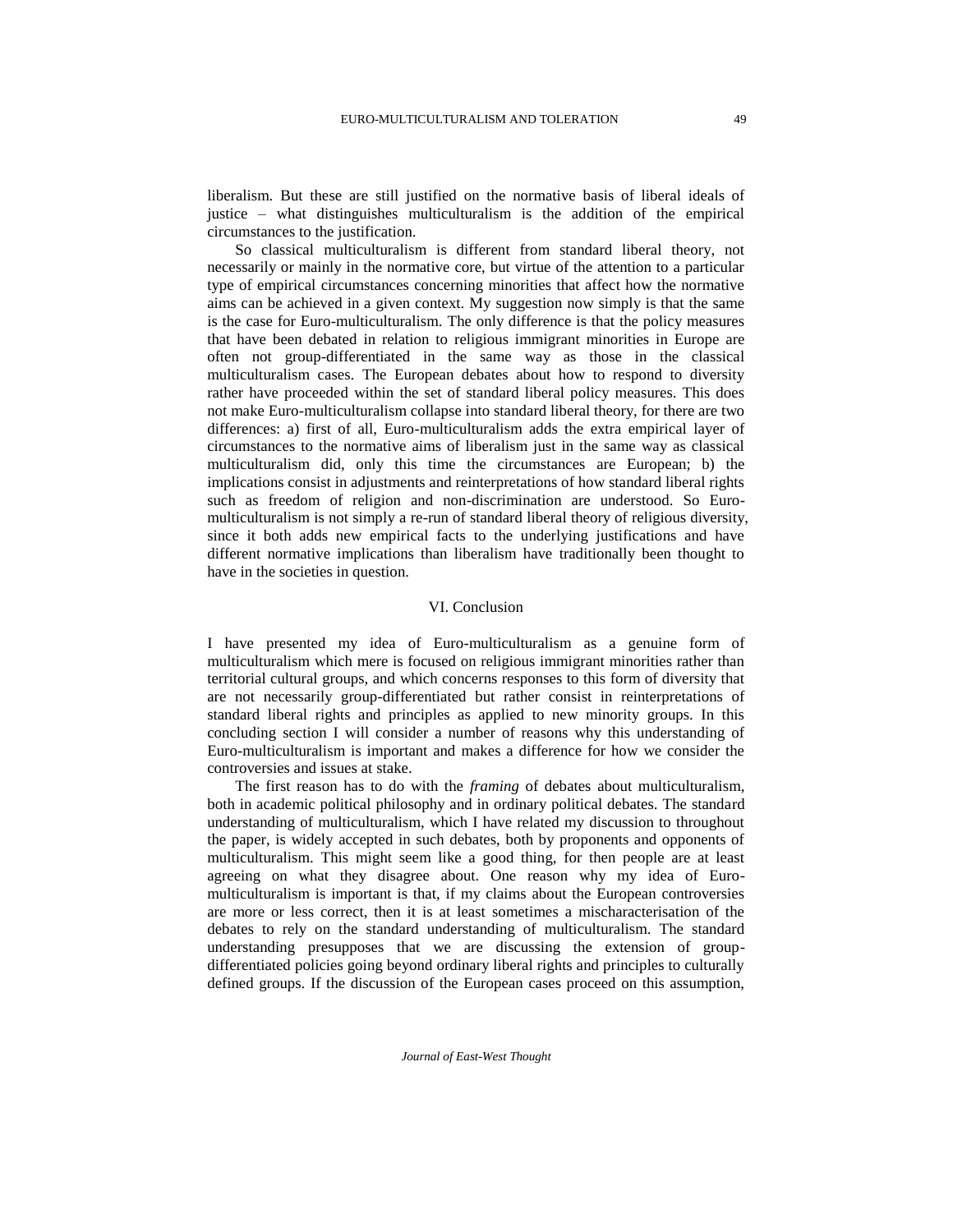we not only *misunderstand* what is at stake, namely the adjustment and extension of ordinary liberal rights and principles to new immigrant minorities, but opponents of the kinds of reinterpretations and accommodations that this might involve also gain an *unfair rhetorical advantage*, for they can then reject accommodation on the basis that it would amount to the introduction of problematic forms of group-differentiated rights that not only go beyond liberalism, but is in fact a departure from liberalism.

The second reason has to do with the link to toleration. If Euro-multiculturalism is concerned with mainly religious differences and is mainly about accommodation of religious immigrant minorities with respect to how ordinary liberal rights such as freedom of religion, association and expression and norms such as non-discrimination are understood and interpreted, then this reflects back on the objection component of toleration. If multiculturalism is not something outside liberalism but an interpretation of it, and if the groups which multiculturalism seeks to accommodate are conceived in basically liberal terms, i.e. as religious minorities, then this might have implications for what we might call the *grounds for objection*. As noted earlier, objections to difference might be of different kinds – some simple forms of dislike, some forms of disapproval, and these come in different forms depending on the basis for the negative assessment. The liberal interpretation of multiculturalism I propose suggests that the grounds for objection are at least sometimes *liberal*. While there surely are many forms of garden variety xenophobia and even racism underlying some hostility to Muslims, an important part of the objections by European majority populations to Muslim practices are based on liberal ideas about equality (e.g. of the sexes), freedom (e.g. to choose your own partner and form of love life), secularism (that religion and politics should be separated) etc. Here Euro-multiculturalism again differs from traditional multiculturalism concerned with culturally and particularly linguistically defined groups, for in such cases the grounds for objection are either entirely absent – in which case multiculturalism has nothing to do with toleration – or are simple forms of dislike of strange and foreign people who speak a different language and have a different skin colour. But if Euro-multiculturalism is not only about the reinterpretation of liberal rights and principles but also is premised on the acceptance of liberal political ideals, then it can be a genuine form of toleration, and one based on moral disapproval rather than mere affective dislike (contrary to Rainer Forst's "respect model of toleration" (2012), which understands the objection component as an ethical conception of the good rather than a moral principle of justice).

Finally, my proposed understanding of Euro-multiculturalism also both captures part of and provides an theoretically different take on the European trends that have been conceptualised as a "retreat from multiculturalism" towards "civic integrationism", where the latter according to Christian Joppke's is based on a strong assertive form of liberalism (Joppke, 2004; for discussion of the retreat of multiculturalism claim, see Banting and Kymlicka, 2013). The relevance of my idea of Euro-multiculturalism to this diagnosis and the debate about it is that the claim that civic integrationism is replacing multiculturalism is premised on a strong version of the standard understanding of multiculturalism, namely that multiculturalism consists in group-differentiated policies going beyond liberalism. But if my understanding of Euro-multiculturalism is right, this is not what multiculturalism in Europe is about. So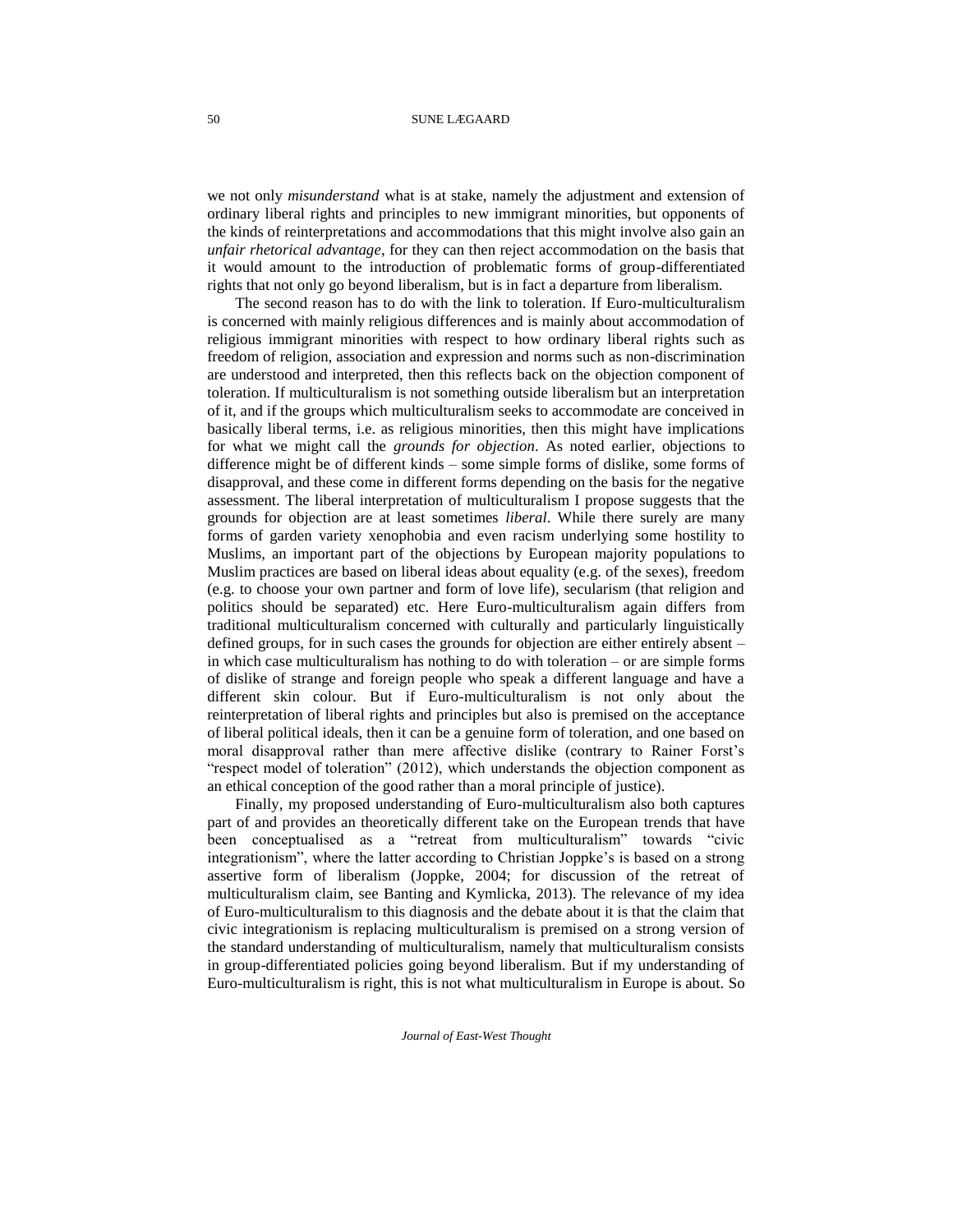my idea of Euro-multiculturalism first of all changes the premises for the assessment of whether there indeed is a retreat from multiculturalism in Europe. Secondly, it challenges the assumption that multiculturalism and civic integrationism are somehow at odds with each other and that the introduction of the latter necessarily involves a move away from the former. And thirdly, it presents multiculturalism and civic integrationism as potentially based on the same normative foundation, namely liberal ideals.

#### References

Banting, Keith, and Will Kymlicka. 2013. "Is there Really a Retreat from Multiculturalism Policies? New Evidence from the Multiculturalism Policy Index," *Comparative European Politics*, 11, 577–598.

Barry, Brian. 2001. *Culture and Equality*. Cambridge: Polity.

Brubaker, Rogers, and Frederick Cooper. 2000. "Beyond 'Identity''," *Theory and Society*, 29, 1-47.

Cohen, Andrew Jason. 2014. *Toleration*. Cambridge: Polity.

Forst, Rainer. 2012. "Toleration," In Edward N. Zalta (ed.), *The Stanford Encyclopedia of Philosophy* (Summer 2012 Edition),

<http://plato.stanford.edu/archives/sum2012/entries/toleration/>

Galeotti, Anna Elisabetta. 2002. *Toleration as Recognition*. Cambridge: Cambridge University Press.

Horton, John. 1996. "Toleration as a Virtue," In David Heyd (ed.), *Toleration*. Princeton: Princeton University Press, 28–43.

Joppke, Christian. 2004. "The Retreat of Multiculturalism in the Liberal State: Theory and Policy," *British Journal of Sociology*, 55, 237–257.

Kastoryano, Riva. 2009. "'Multiculturalism': An Identity for Europe?" 1-23 In Riva Kastoryano (ed.), *An Identity for Europe: The Relevance of Multiculturalism in EU Construction*. New York: Palgrave Macmillan.

Koopmans, Ruud. 2013. "Multiculturalism and Immigration: A Contested Field in Cross-National Comparison," *Annual Review of Sociology*, 39, 147–69.

Kymlicka, Will. 1995. *Multicultural Citizenship*. Oxford: Oxford University Press.

Laborde, Cécile. 2008. *Critical Republicanism*. Oxford: Oxford University Press.

Lægaard, Sune. 2012. Unequal Recognition, Misrecognition and Injustice: The Case of Religious Minorities in Denmark. *Ethnicities*, 12, 197-214.

Lægaard, Sune. 2013a. State Toleration, Religious Recognition and Equality. Pp. 52-76 In Jan Dobbernack and Tariq Modood (eds), *Tolerance, Intolerance and Respect: Hard to Accept?* Basingstoke: Palgrave Macmillan.

Lægaard, Sune. 2013b. Attitudinal Analyses of Toleration and Respect and the Problem of Institutional Applicability. *European Journal of Philosophy*, Early view online publication ahead of print, 16 April 2013.

McKinnon, Catriona. 2006. *Toleration: A Critical Introduction*. London: Routledge. Modood, Tariq. 2007. *Multiculturalism*. Cambridge: Polity.

Modood, Tariq, and Nasar Meer. 2012. Rejoinder: Assessing the Divergences on Our Readings of Interculturalism and Multiculturalism. *Journal of Intercultural Studies*, 33, 233-244.

Meer, Nasar, and Tariq Modood. 2012. "How does Interculturalism Contrast with Multiculturalism? " *Journal of Intercultural Studies*, 33, 175-196.